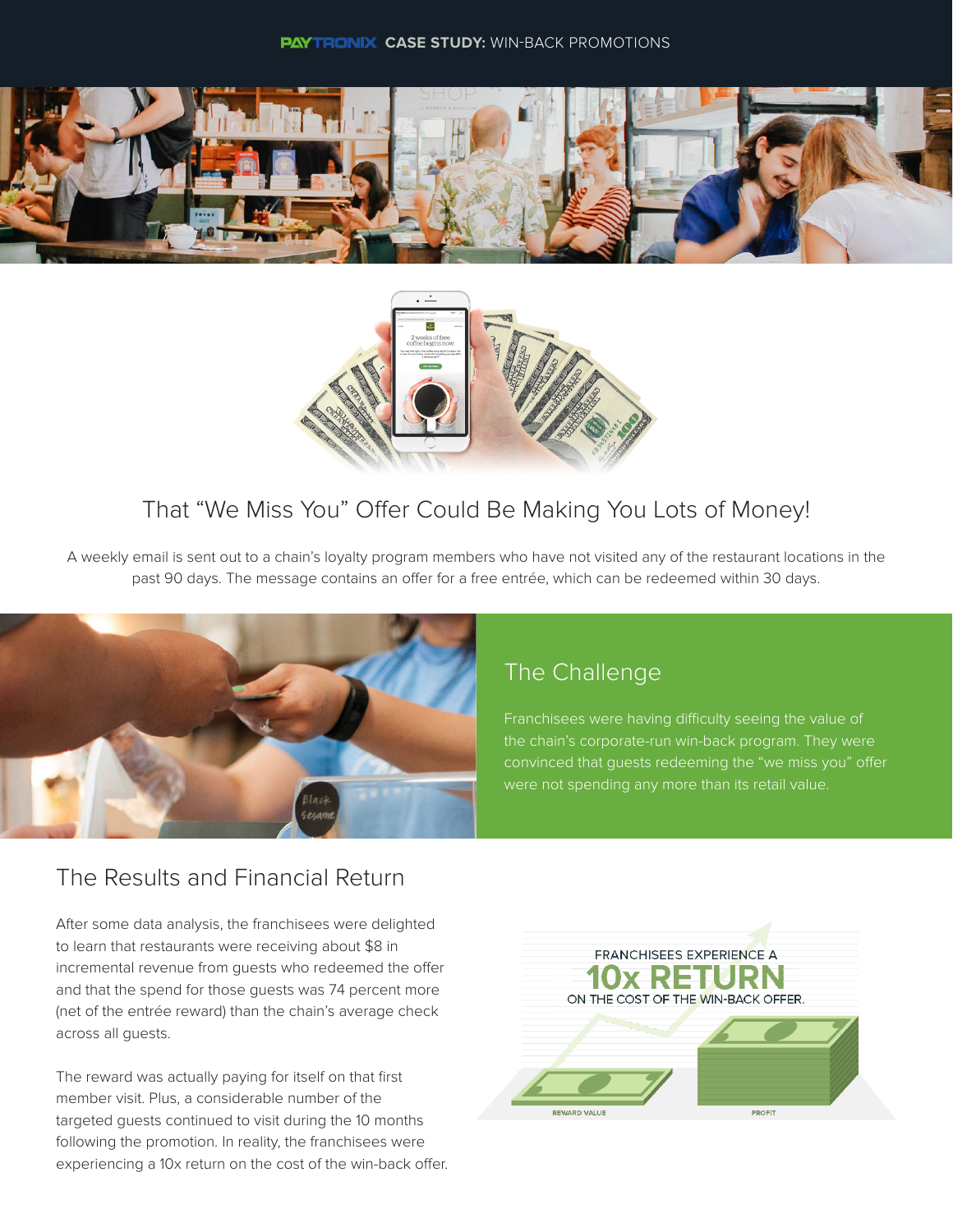

## Long-Term Benefits and Guest Behavior

Producing about \$1.7 million per year in sales, the strategic campaign has been paying off handsomely.

As an organization, this chain considers loyalty accounts that have been dormant for more than 90 days to be lost guests. In other words, if no action is taken, these guests are viewed as having a future lifetime value of \$0.

Between 12 and 13 percent of the chain's dormant users respond to this campaign by visiting a restaurant and redeeming the offer for a free entrée. On average, responders visit 1.2 times during the monthlong promotion.

Prompting visits within the month is just the beginning of the stream of spending that this campaign inspires. It turns out that 70 percent of these members continue to stay active (each visit occurs within 90 days of the previous visit) in the months following the promotion.



#### WHEN WE ANALYZED THE BEHAVIORAL DATA, HERE'S WHAT WE SAW:

We also found that the post-promotion LTV of each of these guests is about \$80 in revenue, which is obviously far north of the pre-promotion LTV of \$0. With these numbers, the corporate marketing team was successfully able to ease the franchisees' wariness about win-back promotions.